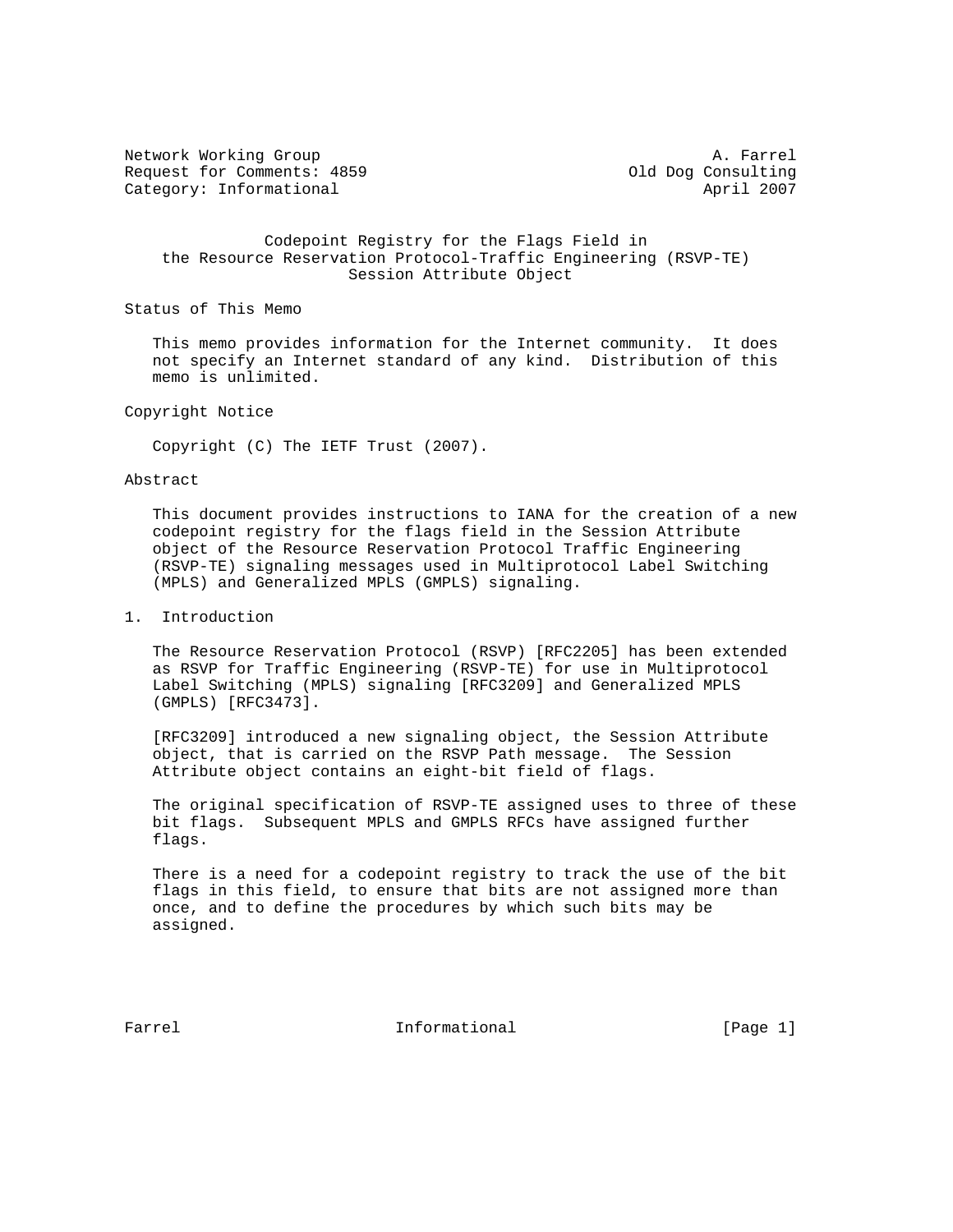This document lists the current bit usage and provides information for IANA to create a new registry. This document does not define the uses of specific bits -- definitive procedures for the use of the bits can be found in the referenced RFCs.

- 2. Existing Usage
- 2.1. RFC 3209

[RFC3209] defines the use of three bits as follows:

0x01 Local protection desired

0x02 Label recording desired

0x04 SE Style desired

2.2. RFC 4090

[RFC4090] defines the use of two bits as follows:

0x08 Bandwidth protection desired

0x10 Node protection desired

2.3. RFC 4736

[RFC4736] defines the use of one bit as follows:

0x20 Path re-evaluation request

3. Security Considerations

 This informational document exists purely to create an IANA registry. Such registries help to protect the IETF process against denial-of service attacks.

Otherwise there are no security considerations for this document.

4. IANA Considerations

IANA has created a new codepoint registry as follows.

 The new registry has been placed under the "RSVP-TE Parameters" branch of the tree.

The new registry has been termed "Session Attribute Object Flags."

Farrel **Informational Informational** [Page 2]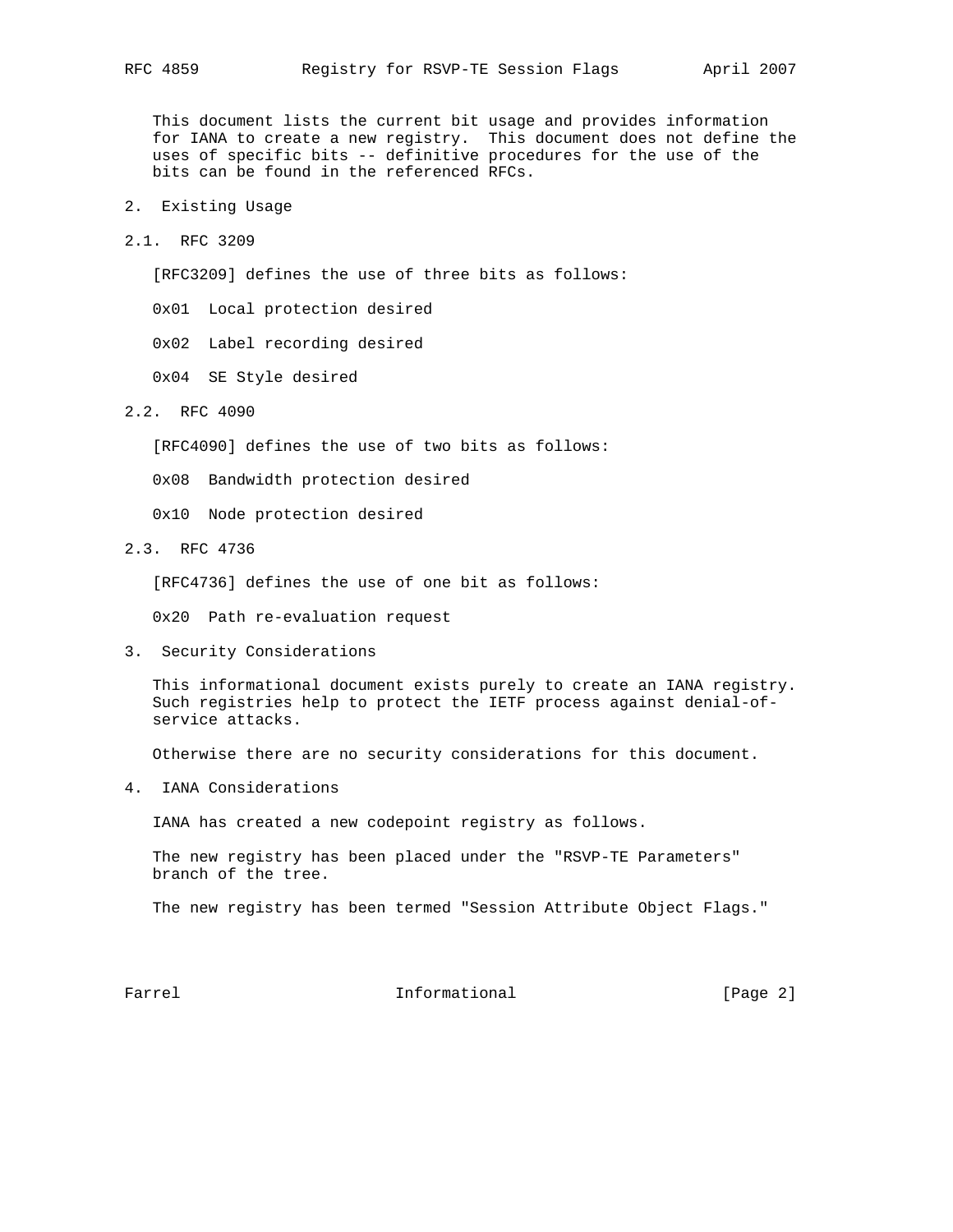Flags from this registry may only be assigned by IETF consensus [RFC2434].

 The registry references the flags already defined as described in Section 2 of this document.

5. Acknowledgements

 Thanks to JP Vasseur, Bill Fenner, and Thomas Narten for reviewing this document.

- 6. References
- 6.1. Normative References
	- [RFC2205] Braden, R., Ed., Zhang, L., Berson, S., Herzog, S. and S. Jamin, "Resource ReSerVation Protocol (RSVP) -- Version 1, Functional Specification", RFC 2205, September 1997.
	- [RFC2434] Narten, T. and H. Alvestrand, "Guidelines for Writing an IANA Considerations Section in RFCs", BCP 26, RFC 2434, October 1998.
	- [RFC3209] Awduche, D., Berger, L., Gan, D., Li, T., Srinivasan, V. and G. Swallow, "RSVP-TE: Extensions to RSVP for LSP Tunnels", RFC 3209, December 2001.
	- [RFC3473] Berger, L., Ed., "Generalized Multi-Protocol Label Switching (GMPLS) Signaling - Resource ReserVation Protocol-Traffic Engineering (RSVP-TE) Extensions", RFC 3473, January 2003.
- 6.2. Informative References
	- [RFC4090] Pan, P., Ed., Swallow, G., Ed., and A. Atlas, Ed., "Fast Reroute Extensions to RSVP-TE for LSP Tunnels", RFC 4090, May 2005.
	- [RFC4736] Vasseur, JP., Ed., Ikejiri, Y., and R. Zhang, "Reoptimization of Multiprotocol Label Switching (MPLS) Traffic Engineering (TE) Loosely Routed Label Switched Path (LSP)", RFC 4736, November 2006.

Farrel **Informational Informational** [Page 3]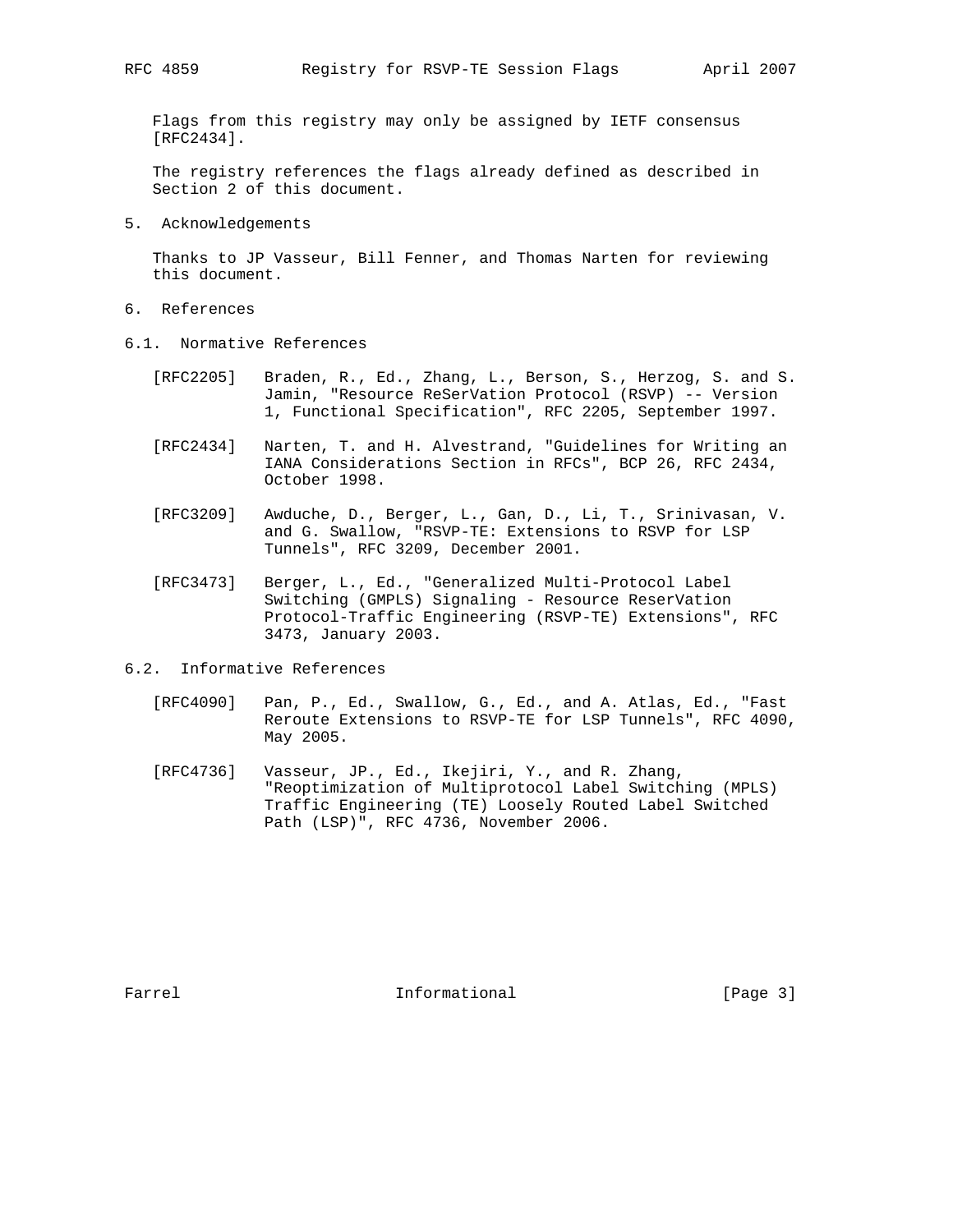Author's Address

 Adrian Farrel Old Dog Consulting

EMail: adrian@olddog.co.uk

Farrel **Informational Informational** [Page 4]